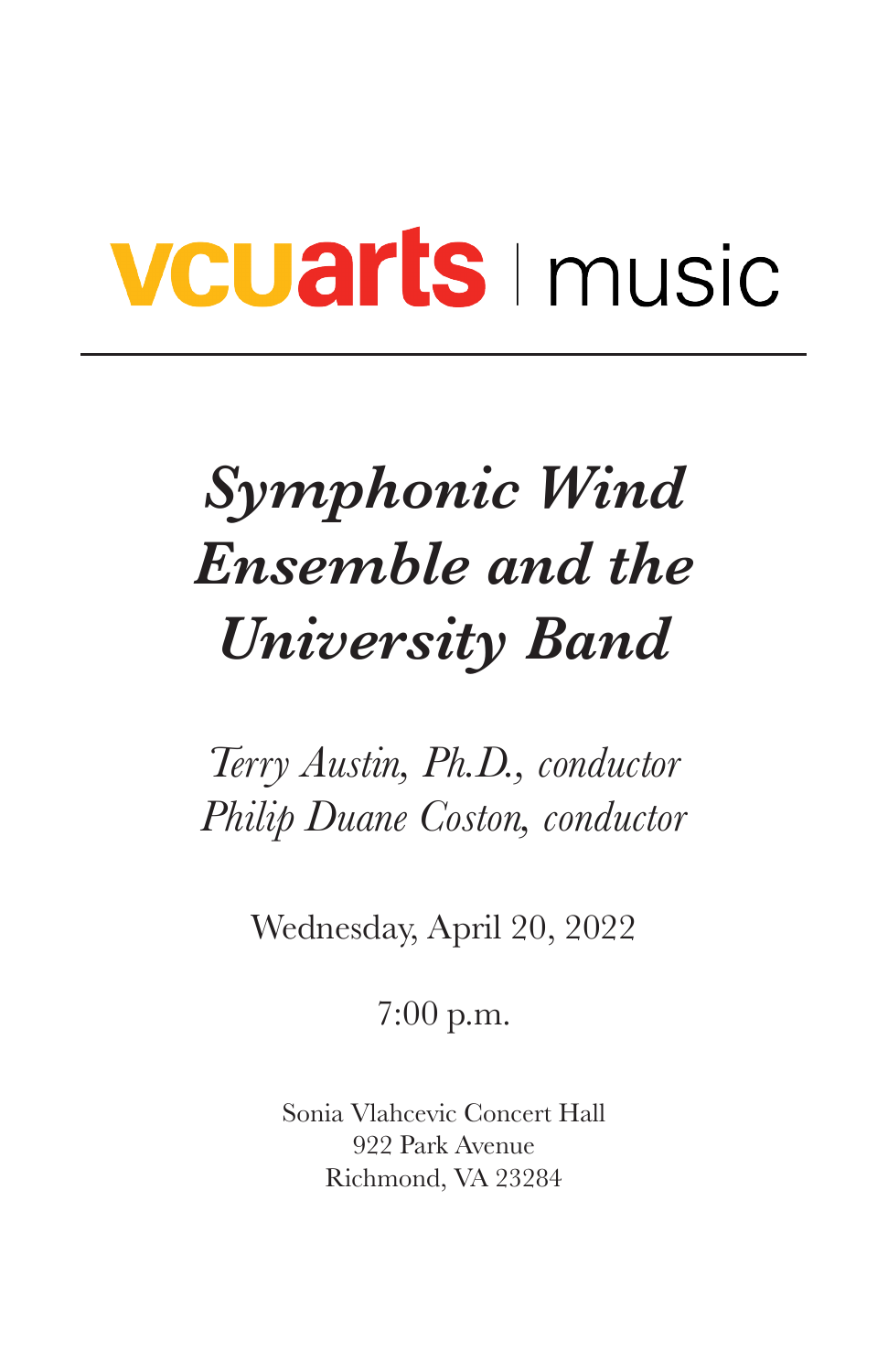## *Program*

#### *University Band*

Royal Coronation Dances Bob Margolis

Fantasy on A Japanese Folk-Song Samuel R. Hazo

Prelude and Rondo David Holsinger

*Symphonic Wind Ensemble*

Chester William Schuman

Machines **Peter Meechan** 

Dr. Justin Alexander, percussion

Life of King Nicholas Dancey

William Byrd Suite Gordon Jacob

- 1. Earle of Oxford's March
- 2. Pavana
- 3. Jhon come kiss me now
- 4. The Mayden's Song

Folk Dances Dmitri Shostakovich Edited by H. Robert Reynolds

Mazama Jay Chattaway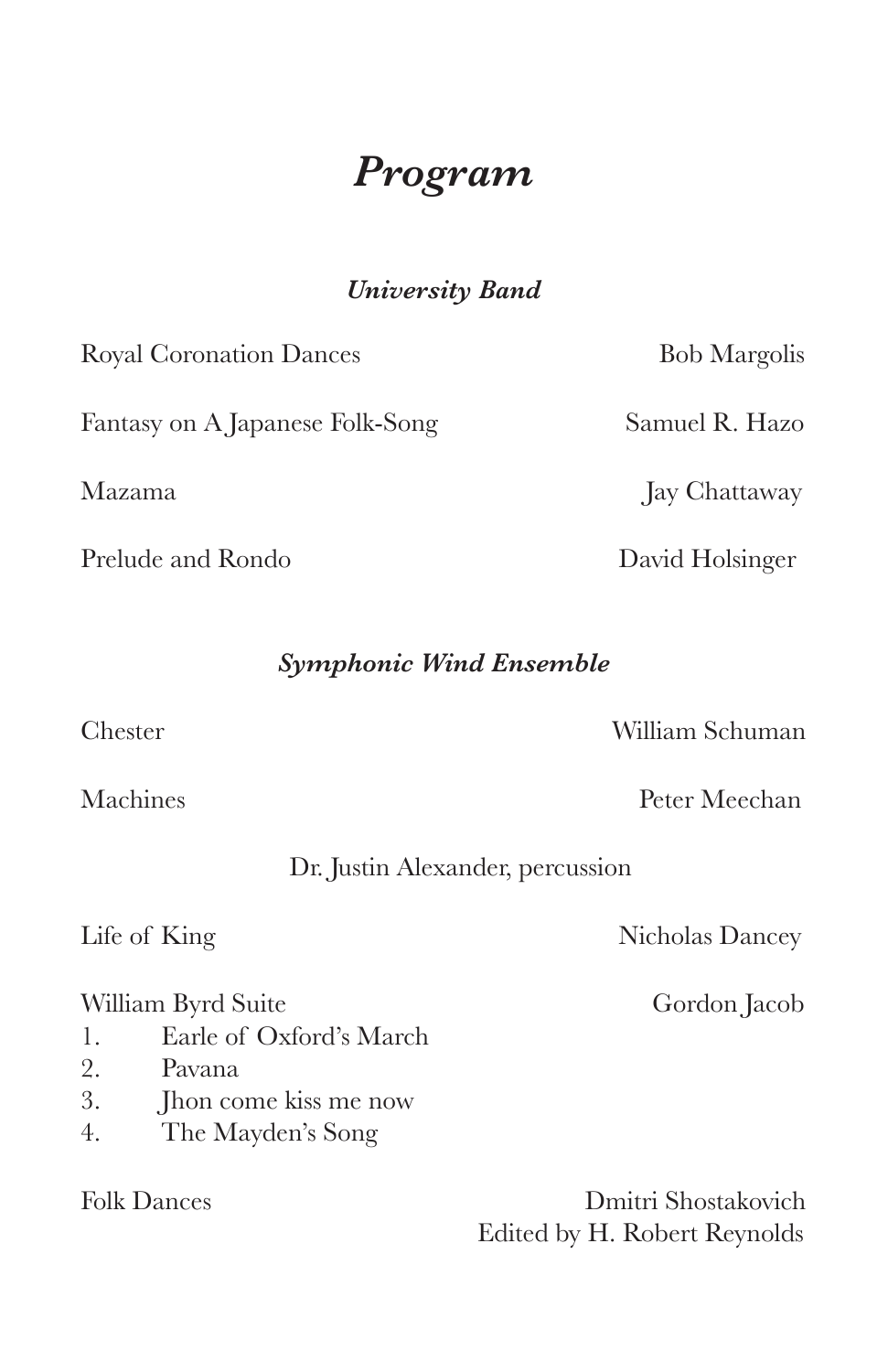## *Symphonic Wind Personnel*

#### **Flutes**

Nat Scida Tyler Miranda (piccolo) Jack Bell Eliana Curry

**Oboe** Meagan Nguyen

**Bassoon** Amelia Rose Sheppard

#### **Clarinets**

Raatib Rahman Sine Anderson Sarah Cuba Kelli Schlatter Jonathan Davis Lesley Torres

**Bass Clarinet** Aaron D'Alelio

#### **Saxophones**

Graeme Evans, Alto 1 Christopher Guzman-Monroy, Alto 2 Kenneth Travis, Tenor Sam Rutherford, Baritone

#### **Tubas**

Isaac Patton Terrance Gregory Ethan Jenkins

#### **Trumpets**

Michael Nguyen Noah Mendoza Alex Wilkerson Jerry Grimes Daniel Ramirez Tyler Zaprazny

#### **Horns**

Erica Ohman Allyssa Honaker Bayley Malo Rahkeem Smith

#### **Trombones**

Grant Cunningham Stephan McCants Nicholas Dancey Layne Hopkins Isaac Murrell

**Euphoniums**

Owen Goddu Damien Cason

#### **Percussion**

Matt Breaux Eric Lund John McCormick Zach Pursell Gavin Shaw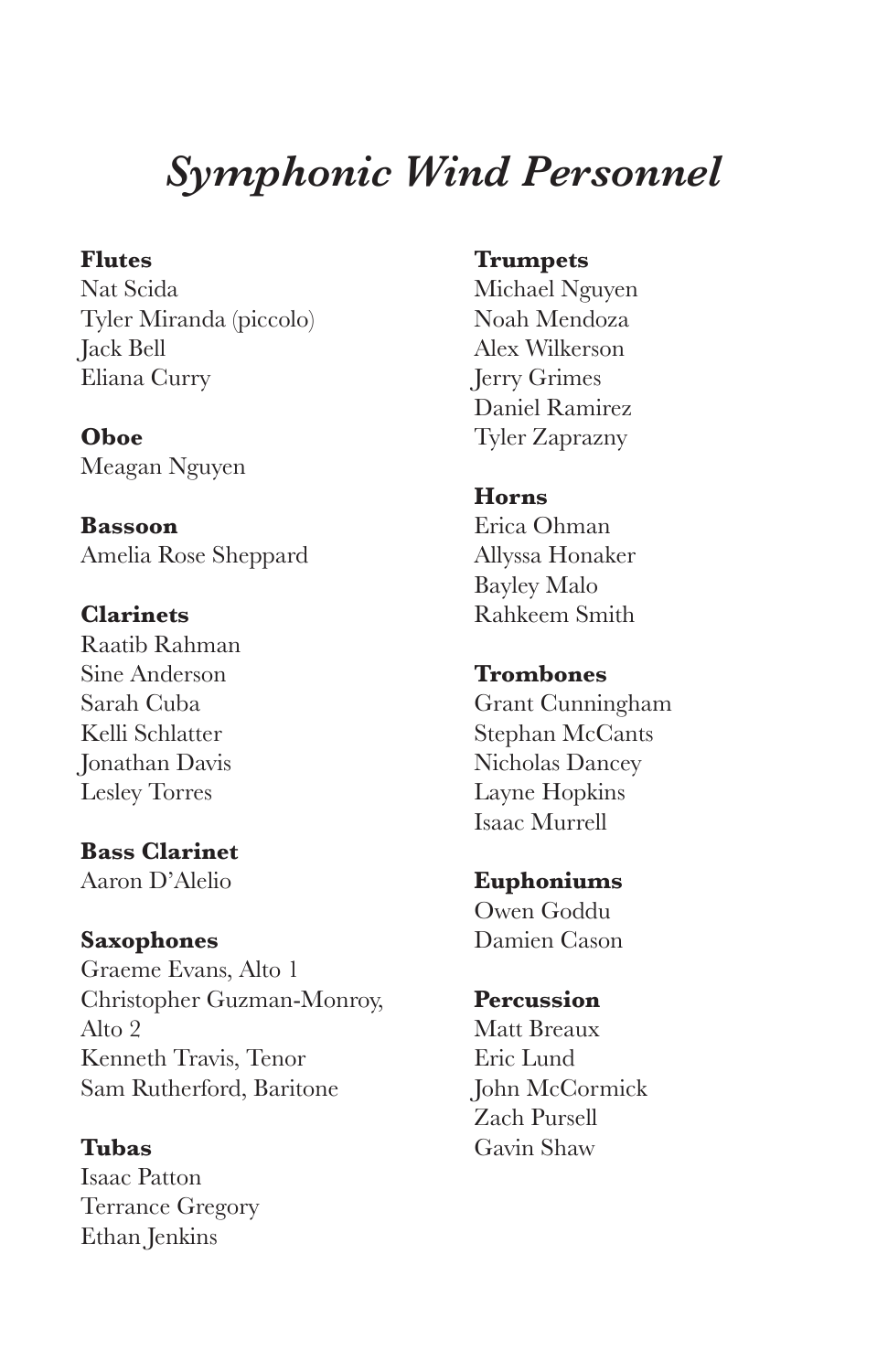### *University Band Personnel*

**Piccolo** Dylan Hood

**Flute** Bella Bitner Victoria Thomas Jason Leung

**Oboe** Bri Bittenbender Mallory Sorber

#### **Clarinet** Mioka Benjamin Bailey Blake Jai Hatch Adrian Jimenez David Monserrate

#### **Bass Clarinet**

Mason Smith

Brandon Farmer Jacob Gittelman Jacob Sheppard

#### **Alto Sax**

Brooklyn Stevens Michelle Vo Tenor Sax Kwame Walker

**Baritone Sax** Markal Washington

**Horn** Journay Clinch Bailey Coppage

**Trumpet** Mason Davis Rachel Perlish Ahmed Yousif

**Trombone** Claytis Egbulem Owen Goddu Kayla Hawkins Chris Moss Jonathan Watson

#### **Euphonium** Ben Aber

Safa Dhanani Aaron Kinzig Indigo Lightbourne Lexei Staruk

**Tuba** Ethan Jenkins

**Percussion** Abigail Ballentine Axel Gray Emma Grubb Ryan Levault Jonathan Nielsen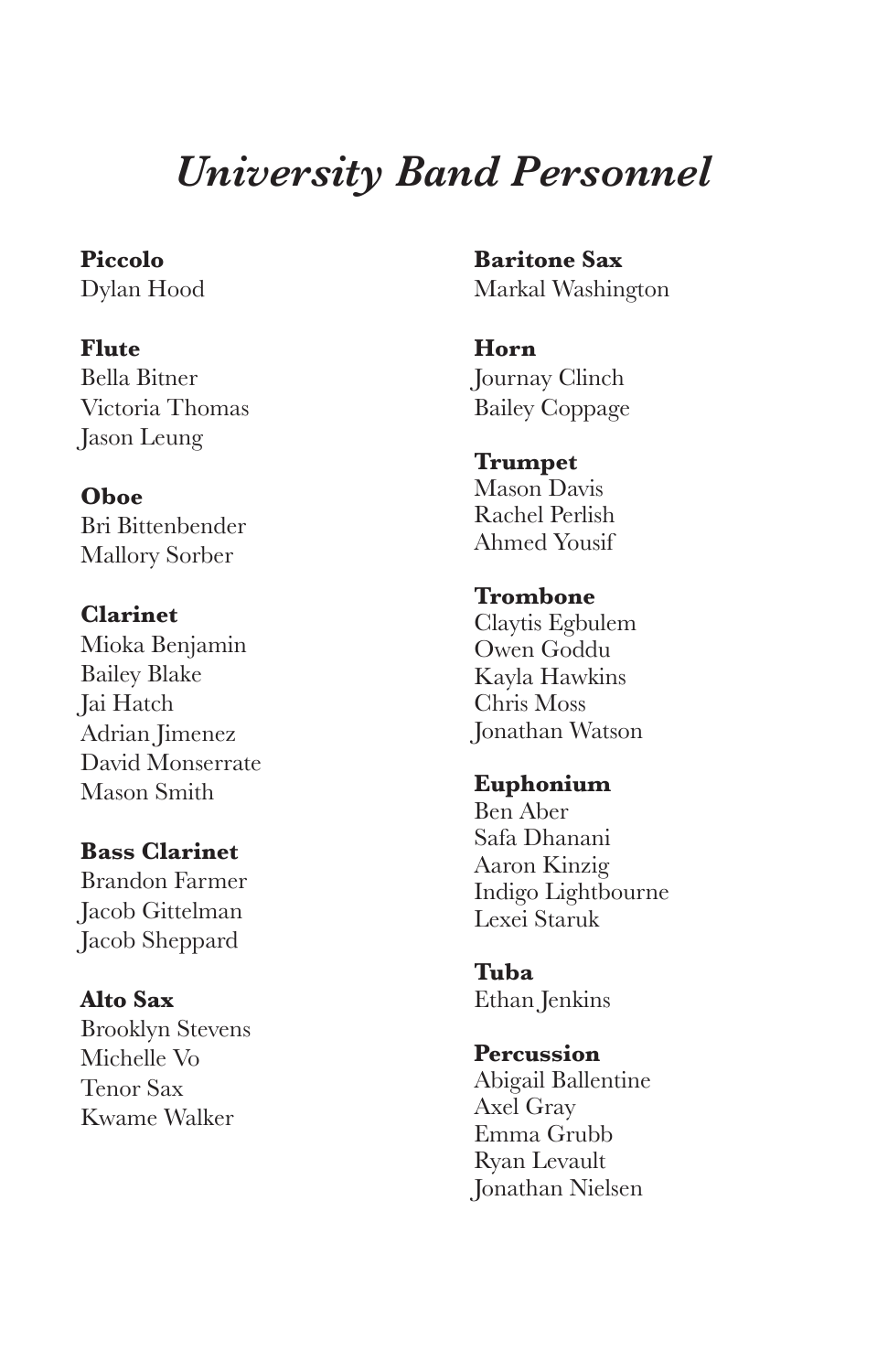#### **About the Conductor**

Terry Austin is Director of Bands, Department Chair, and Professor of Music at Virginia Commonwealth University.

 He is published in numerous journals and is the general editor of The Journal of Band Research, A Repertoire Anthology (1964-1989) published by GIA. Dr. Austin is a regular guest conductor of the Musashino Academia Musicae Wind Ensemble and is a Guest Professor of the Center of General Education of Guangdong University of Technology in Guangzhou, China

 Austin was the 78th President of the American Bandmasters Association. He served as the chairman of the National Band Association/William D. Revelli Band Composition Contest from 1995-2018, is chairman of the Bandworld/John Philip Sousa Foundation Legion of Honor, and a member of the Board of Directors of the John Philip Sousa Foundation.

 Dr. Austin is included in Who's Who In America, Who's Who in Fine Arts Higher Education, and Who's Who Among America's Teachers. He is a multiple recipient of the National Band Association's Citation of Excellence and in 2005 he received the Virginia Commonwealth University School of the Arts Distinguished Achievement Award of Excellence.

#### **About the Conductor**

P. Duane Coston is Associate Director of Bands at Virginia Commonwealth University where he conducts the University Band, VCU "Peppas" Athletic Band, and teaches courses in music education. Mr. Coston is active as a guest clinician and has conducted honor band ensembles across central Virginia. In 2009, Mr. Coston received the Citation of Excellence from the National Band Association for his performance with the Mechanicsville High School Wind Ensemble at the Virginia Music Educators Association Conference. Mr. Coston would like to extend his sincere appreciation to all his students in music education, University Band, and the "Peppas". You are amazing and I cherish every day I am given to work with you.